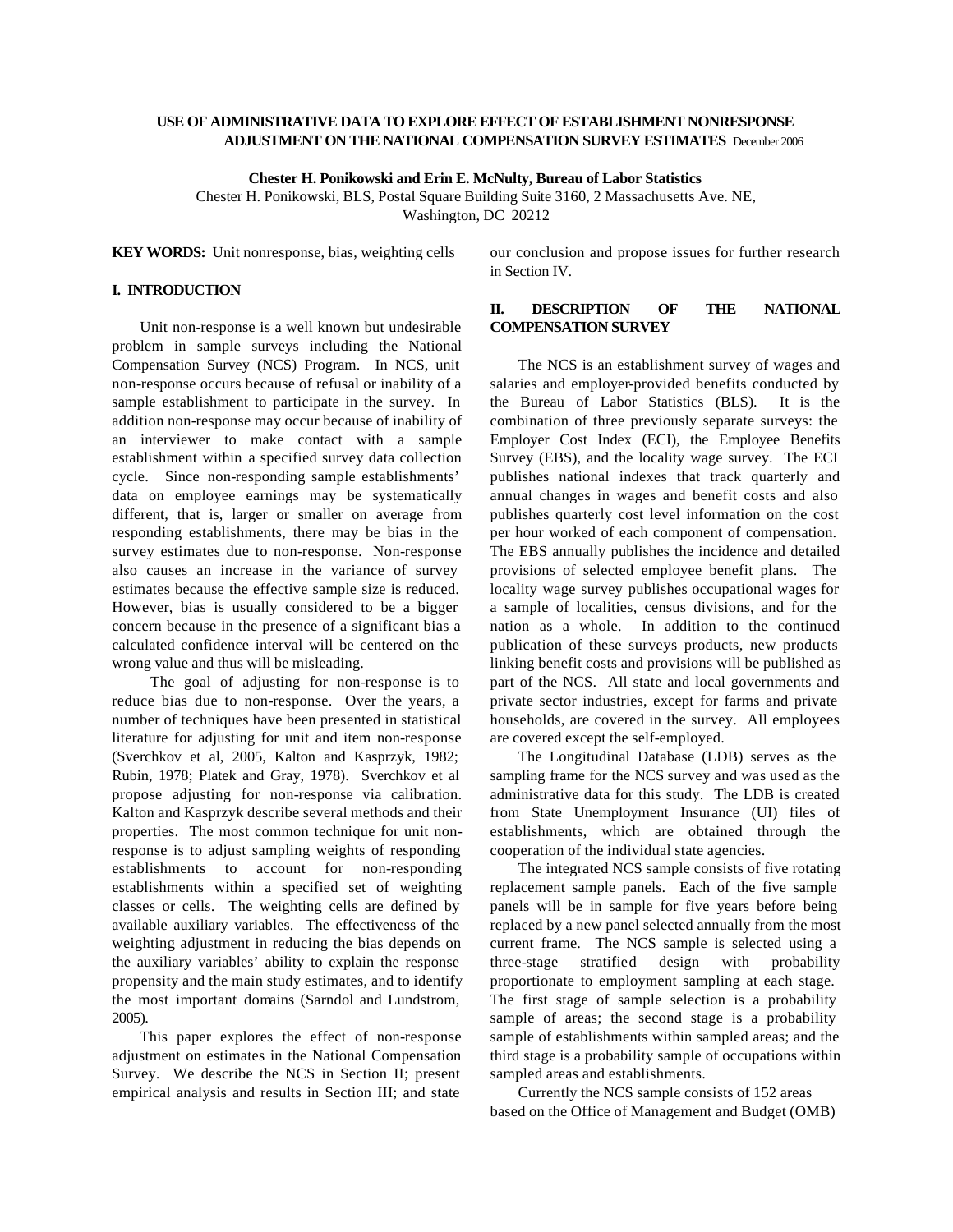1994 area definitions. In 2003 OMB released a new set of area definitions. The new area definitions define a set of Core Based Statistical Areas (CBSA) and designate the remaining geographical areas as outside CBSA counties. The outside CBSA areas for NCS sampling purposes are usually clusters of adjacent counties, not single counties. The NCS has selected a new sample of areas using the 2003 OMB definitions which will replace the current set of primary sampling units (PSUs) over the next few years. A more detailed description of the NCS sample design is available from the BLS website: www.bls.gov/opub/hom/pdf/homch8.pdf.

The NCS locality wage program collects wage data for a sample of occupations within sampled establishments. During the initial interview or update interview some sample establishments refuse to provide or are unable to provide wage data. This results in establishment or unit non-response. Ignoring the establishment non-response could result in substantial bias in estimates and incorrect variance estimates.

In our study, we used the administrative and NCS private industry sample data from the Chicago Consolidated Metropolitan Statistical Area (CMSA) for 2003. The definition of the Chicago CMSA is provided in the 1997 BLS Handbook of Methods. The administrative data provided us with auxiliary variables as well as data on establishment earnings and employment. The administrative data are available approximately nine months after the reference date for the quarterly data collection. The NCS data provided the sample size allocated to private industry in the Chicago area and distribution of NCS non-respondents among industries and establishment size classes. The non-respondents in the NCS are establishments that do not provide any earnings data. The useable establishments are establishments with earnings data for at least one sampled occupation. The in-scope sample size for private industry in the Chicago survey area in 2003 was 651 establishments.

#### **III. EMPIRICAL ANALYSIS AND RESULTS**

To investigate the effect of establishment nonresponse adjustment on NCS estimates, we calculated and compared response rates for subgroups of the sample, as defined by the auxiliary variables that form the weighting adjustment cells; calculated average earnings for the entire NCS sample, useable establishments, and non-responding establishments; and conducted a simulation study using administrative data.

To find out whether the NCS has a potential problem with bias due to non-response, we compared response rates among subgroups of the sample. If

response rates do not vary among subgroups of the sample and missing data are missing at random, then the sample is usually considered not biased as a result of non-response. The NCS defines non-response cells by industry and size class, so we examined response rates in these categories. The response rates were computed by dividing weighted employment of useable establishments by the sum of useable and refusals. The NCS program uses 110 weighting adjustment cells that are defined by industry-size class cross products of the categories listed in Table 1.

The response rates shown in Table 1 indicate that response rates vary widely among industry groups and to a lesser extent among size classes. For example, food stores, finance, insurance, and real estate (FIRE), business services, and education services establishments have response rates much lower than the overall average response rate of 62 percent, while rates in mining, banking, savings and loans, and nursing homes are higher. Size class response rates range from 58 percent for establishments within the 1000-2499 employee group to 67 percent for establishments in the 2500+ employee group.

| and Size Class in Chicago         |                      |
|-----------------------------------|----------------------|
| <b>Characteristic</b>             | <b>Response Rate</b> |
| <b>Industry</b>                   |                      |
| Mining                            | 75                   |
| Construction                      | 54                   |
| <b>Manufacturing Durables</b>     | 73                   |
| <b>Manufacturing Non-Durables</b> | 66                   |
| Transportation                    | 69                   |
| Communications                    | 78                   |
| Electric, Gas, Sanitary Services  | 67                   |
| Wholesale                         | 58                   |
| Retail                            | 57                   |
| <b>General Merchandise Stores</b> | 61                   |
| <b>Food Stores</b>                | 44                   |
| <b>FIRE</b>                       | 41                   |
| Banking, Savings, and Loans       | 76                   |
| Insurance                         | 44                   |
| Services                          | 66                   |
| <b>Business Services</b>          | 49                   |
| Health                            | 60                   |
| <b>Nursing Homes</b>              | 77                   |
| Hospitals                         | 71                   |
| <b>Education Services</b>         | 50                   |
| Elementary & Secondary Educ.      | 73                   |
| <b>Higher Education</b>           | 59                   |
| <b>Size Class</b>                 |                      |
| $50 - 99$                         | 66                   |
| $100 - 249$                       | 60                   |
| $250 - 999$                       | 60                   |
|                                   |                      |

**Table 1. Establishment Response Rates by Industry and Size Class in Chicago**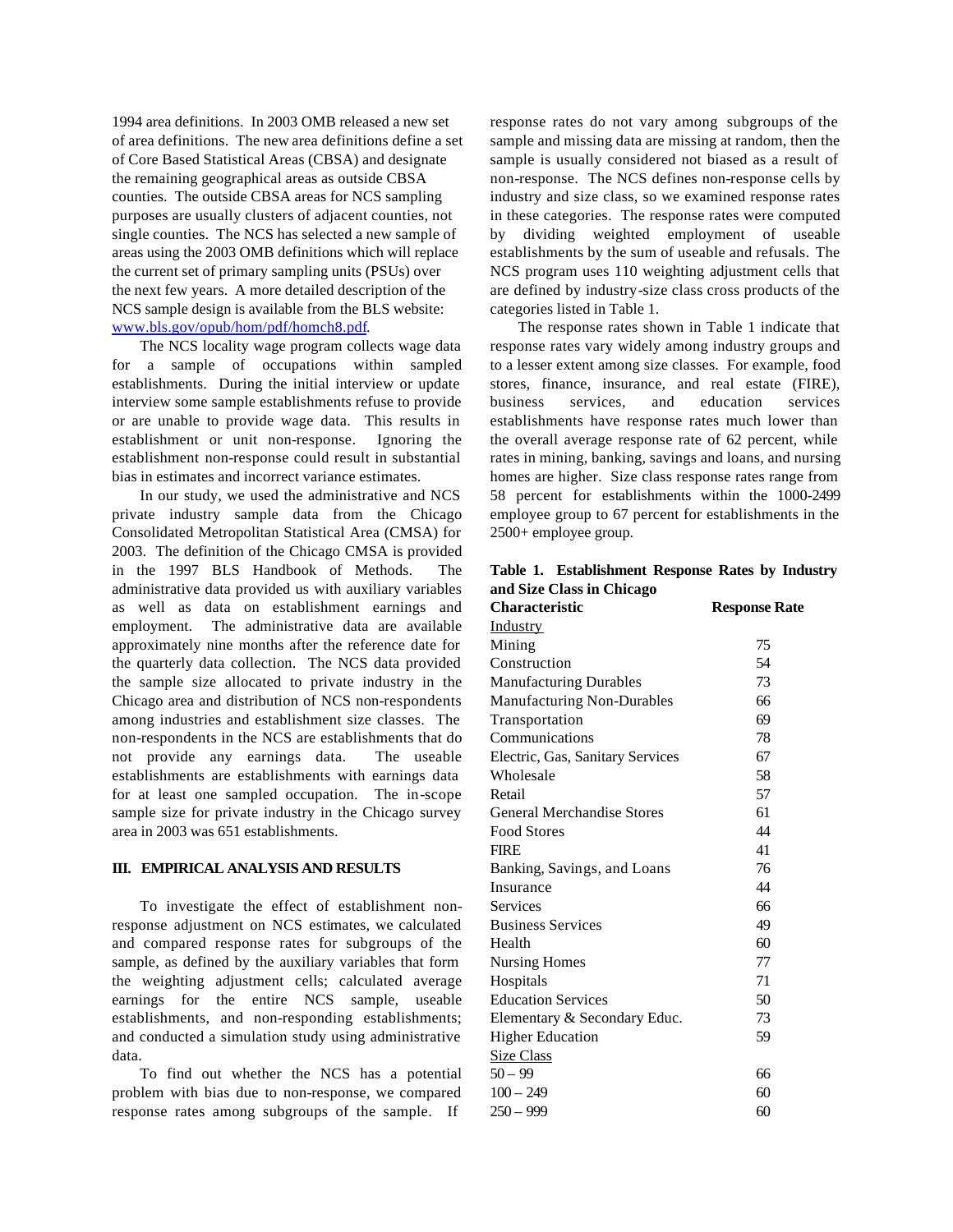| <b>Total</b>  | 62 |
|---------------|----|
| $2500+$       | 67 |
| $1000 - 2499$ | 58 |

The results in Table 1 confirm that industry and size class variables are important auxiliary variables for forming the weighting adjustment cells in NCS. Also the uneven response rates indicate that the NCS may have a potential problem with bias due to non-response.

In our next step of analysis, we assessed how well NCS adjustments for non-response compensate for data lost to establishment non-response. We matched the NCS sample establishments with units on the administrative data file and extracted their earnings and employment information from the file. The earnings data on the administrative file are available at the establishment level only. We calculated average monthly earnings for the respondents, nonrespondents, and total sample. The initial sample weights were used in the calculations of estimates. The total sample estimates simulate estimates that might be produced if NCS had no non-response. The estimates based on respondents simulate estimates that might be obtained using initial sample weights that were adjusted for non-response using a single weighting adjustment cell. In addition, we calculated average earnings for respondents using initial sample weights that were adjusted for non-respondents using current weighting adjustment cells and procedures. Collapsing of cells was done using the NCS collapse pattern when adjustment factor was greater than 4.0 within a cell. These estimates simulate published estimates. The results are presented in Table 2, attached at the end of paper.

The average monthly earnings shown in Table 2 indicate that overall average earnings of nonrespondents are about 9.6 percent higher than the total sample (\$3,934.45 versus \$3,588.22). The overall average earnings of respondents are about 8.3 percent lower than the average earnings of the total sample (\$3,291.21 versus \$3,588.22). When initial sample weights of responding establishments are adjusted for nonresponding establishments using current NCS weighting adjustment cells, the overall average earnings of respondents are about 5.6 percent lower (\$3,385.88 versus \$3,588.22).

The differences in average earnings of respondents, non-respondents, and the total sample are more pronounced for some industry and establishment size class estimates. For example, for services the average earnings for respondents are 12.4 percent lower (\$2,282.65 versus \$2,606.35) and for non-respondents 21.4 percent higher (\$3,163.69 versus \$2,606.35) than the average earnings of the total sample. For the establishment size class of 250-999 workers the average earnings for respondents are 14.6 percent lower (\$3,025.70 versus \$3,543.90) and for non-respondents the average earnings are 18.0 percent higher (\$4,183.19 versus \$3,543.90) than average earnings of the total sample. However, the differences in average earnings of respondents and non-respondents by industry and employment size class do not always follow this pattern. Non-respondents in establishments with 2,500 or more employees, for example, have lower average earnings than the respondents and the total sample.

In most cases, when initial sample weights of responding establishments are adjusted for nonresponding establishments, the differences in average earnings between respondents and the total sample are smaller; non-response procedures tend to bring the respondents' values closer to the actual, full-sample values. Nevertheless, the adjusted estimates continue to lean in the direction of the respondents' data. The results in Table 2 indicate that the NCS locality wage estimates that are generated using weights adjusted for non-response appear to be affected by non-response, that is, the estimates appear to be biased.

The amount of bias in estimated average earnings cannot be determined from a single sample. To measure the amount of bias in the average earnings estimates, we drew a total of 100 samples of the same size and same industry composition as the original sample. The samples were taken from the same frame as the NCS sample in the study; this frame is also the administrative source of the wages and employment figures summarized in Table 2. For each sample a response set was obtained by using the current NCS sample response rates within each non-response adjustment cell. The non-respondents within each non-response adjustment cell were assigned at random.

We generated two sets of estimates. In the first set we used the initial sample establishment weight, and in the second set we used the initial sample establishment weight adjusted for non-response. The sample weight adjustment was done using the current NCS weight adjustment procedures and cells that have five size classes. In addition, we investigated how estimates and variances are impacted when the five employment size classes are collapsed to two employment size classes and then used in sample weight adjustment for nonresponse. When the adjustment factor exceeded 4.0 within a cell, the collapsing of cells was done using the NCS collapse pattern

The variances for each sample were computed using balanced repeated replication (BRR) methodology. For a detail description of the BRR methodology see Wolter (1985).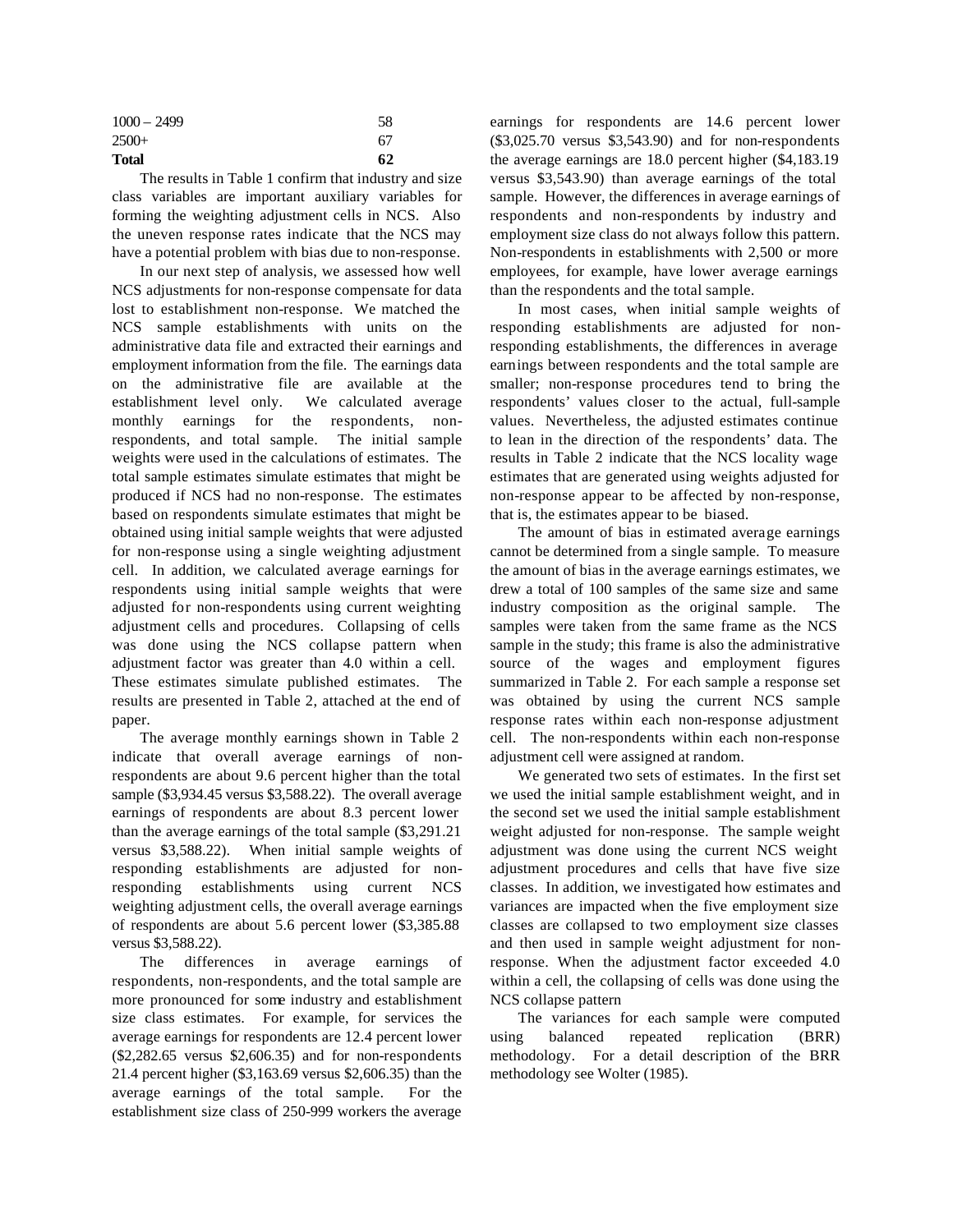The formulas used to calculate the amount of bias in average earnings and ratios of bias to standard deviation are as follows:

$$
B_{d} = E(\overline{y}_{d}) - E(\overline{y}_{d}) = \overline{Y}_{d} - \overline{Y}_{d}
$$

$$
r_{d} = |B_{d}| / S_{d}
$$

where,

 $\boldsymbol{B}_d$  is the bias in average earnings for domain d  $E(\overline{y}_{dr})$  is the expected value of average earnings

of respondents in domain d over the 100 samples

 $E(\overline{y}_d)$  is the expected value of average earnings of the total sample in domain d over the 100 samples

 $Y_{dr}$  is the average earnings of respondents in domain d

 $\boldsymbol{Y}_d$  is the average earnings in domain d

 $r<sub>d</sub>$  is the ratio of the bias to standard deviation in domain d

 $S_d$  is the standard deviation for the average earnings in domain d

The results in Table 3 (attached at the end of paper) indicate that the amount of bias in average monthly earnings is reduced when weights are adjusted to account for non-response. In the total monthly earnings estimate of \$4,210.03 there is a negative bias of \$25.33 when no weight adjustment is done to account for non-response compared to a negative bias of only \$3.22 when weight adjustment is done to account for non-response. This is true even when a smaller number of size classes, that is, two size classes, is used in carrying out the adjustment.

The amount of bias in average monthly earnings varies widely among industry groups. Mining, Construction, Manufacturing, Transportation, Utilities, Wholesale and Retail Trade and Education Services show a negative bias ranging from \$140.38 to \$19.71, and FIRE, Business Services, and Health Services show a positive bias in a range of \$10.71 to \$220.72. Five out of the eight industry groups have a negative bias.

The number of size classes used in adjustment of weights for non-response seems to have an impact on bias and variance. However, the impact on bias seems to be very minimal. The overall average earnings are underestimated by \$3.22 when five sizes classes are

used to adjust for non-response and overestimated by \$5.44 when two size classes are used in adjustment for non-response. The variance on overall average earnings is \$74,474 when two size classes are used compared to \$76,900 when five size classes are used in adjustment for non-response. The mean square error on overall average earnings is \$74,504 when two size classes are used compared to \$76,919 when five size classes are used. The slight reduction in mean square error indicates that the NCS program may benefit from using fewer than five size classes in the adjustment of weights for non-response.

 To determine the effect of bias on the accuracy of estimates, we calculated the ratio,  $r_d$ , defined above, for each industry group estimate. Cochran (1953) points out that the effect of bias on accuracy of an estimate is negligible if the bias is less than one tenth of the standard deviation of the estimate. A ratio between 0.1 and 0.2 is considered to have a modest impact on accuracy of an estimate. The calculated ratios are presented in Table 4.

The results in Table 4 show that the effect of bias on the accuracy of selected industry estimates is usually negligible. Mining, Construction, Manufacturing, FIRE, Business Services, and Health Services have ratios that are less than 0.10 when the current five size classes are used in the adjustment of weights for non-response. The ratios for Transportation, Utilities, Wholesale and Retail Trade suggest that bias in these estimates has a modest impact on accuracy. The ratio for Education Services is 0.32 which indicates that the bias in this estimate has somewhat noticeable impact on accuracy of this estimate.

**Table 4. Ratio of the Bias to the Standard Deviation by Domain and Number of Size Classes Used in Adjustment for Non-response** 

| Domain                          | for $5$<br>$r_{\rm d}$ | for<br>$r_{\scriptscriptstyle d}$ |
|---------------------------------|------------------------|-----------------------------------|
|                                 | size classes           | size classes                      |
| <b>Mining/Construction</b>      | 0.02                   | 0.002                             |
| <b>Manufacturing</b>            | 0.07                   | 0.09                              |
| <b>Transportation/Utilities</b> | 0.14                   | 0.10                              |
| <b>Wholesale/ Retail</b>        | 0.22                   | 0.13                              |
| <b>FIRE</b>                     | 0.09                   | 0.12                              |
| <b>Business Services</b>        | 0.08                   | 0.05                              |
| <b>Health Services</b>          | 0.08                   | 0.01                              |
| <b>Education Services</b>       | 0.32                   | 0.23                              |
| Total                           | 0.01                   | 0.02                              |

When two size classes are used in weighting adjustments for non-response, the effect of bias on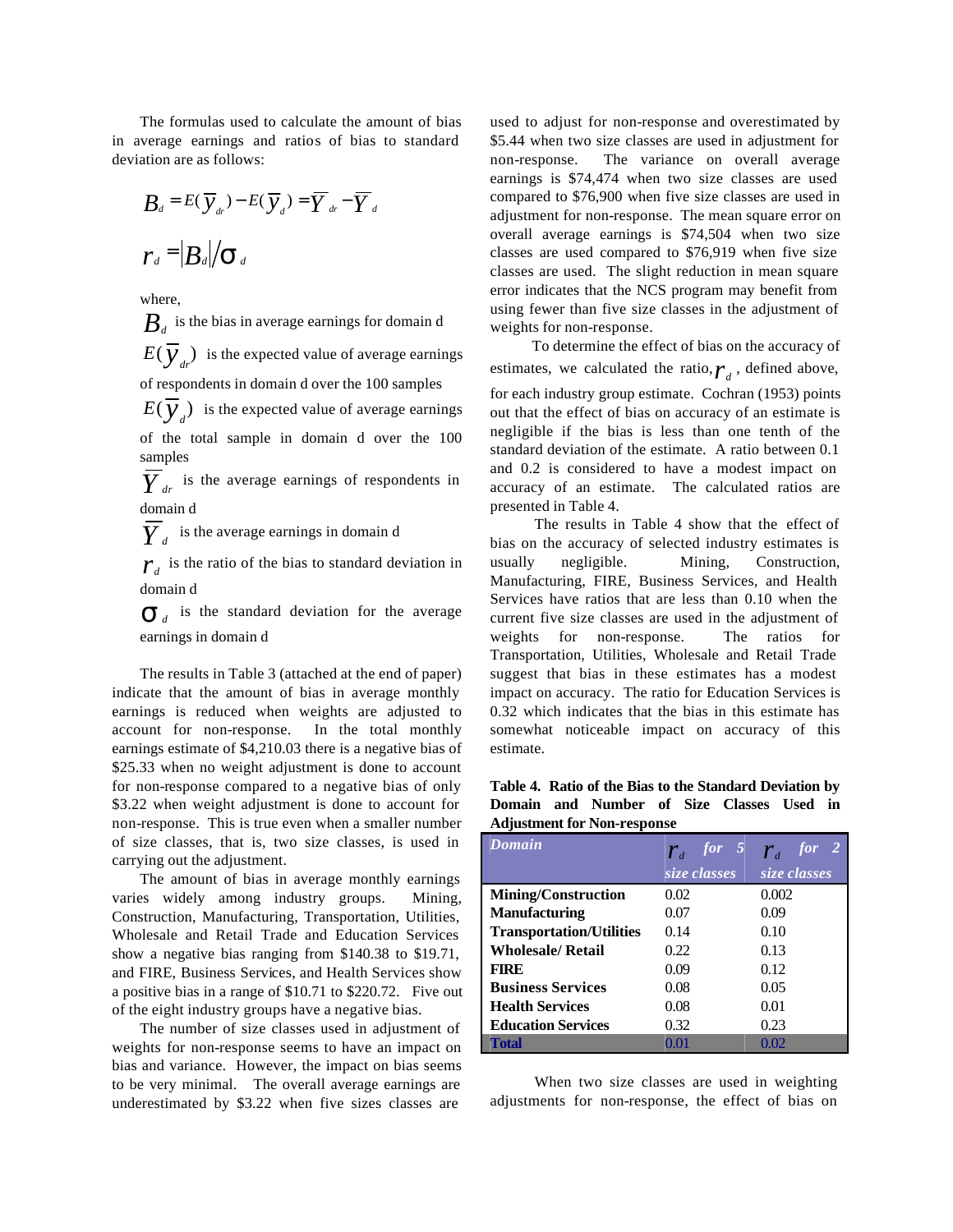precision of estimates is usually smaller. The ratios are lower for Mining, Construction, Transportation, Utilities, Wholesale and Retail Trade, Business Services, Health Services, and Education Services. The ratios for Manufacturing and FIRE are only slightly higher 0.07 versus 0.09 and 0.09 versus 0.12, respectively. The ratio for Education Services went down from 0.32 to 0.23. The ratios indicate that it might be advantageous to use a different number of size classes for different industry groups in carrying out weighting adjustments for nonresponse.

# **IV. CONCLUSION AND ISSUES FOR FURTHER RESEARCH**

In this study, we have explored the effect of establishment non-response adjustment procedures on NCS estimates. Using data from NCS Chicago survey area, we calculated and compared response rates for the auxiliary variables that are used in forming the weighting adjustment cells. We found that response rates vary by industry group and establishment employment size class, the auxiliary variables.

To determine whether non-response might be biasing survey estimates, we used administrative data to calculate average earnings for responding units, nonresponding units, and the entire NCS sample in the area. We noted that the NCS weighting adjustment helps reduce the bias due to non-response; the industry and employment size class are powerful auxiliary variables in treating non-response. However, the NCS program could gain from using fewer size classes in forming weighting adjustment cells in some industries.

We selected 100 samples from the original frame and then calculated the ratio of the bias to the standard deviation to assess the effect of bias on the precision of average monthly earnings estimates. We noted that the effect of bias on the precision of estimates is usually negligible. The industry where bias has a modest impact on industry estimates could likely benefit from different number of size class categories.

To extend this study, we would like to examine data from several other survey areas and time periods. We plan to include localities of different size and with different levels of non-response. We plan to compare the direction and magnitude of the bias across time and across areas. If it turns out that there are some consistent trends, then there may be justification for making a non-response bias adjustment. We would like to perform some evaluation of coverage of confidence intervals. We would also like to investigate whether there are any other auxiliary variables that may be useful in reducing bias due to non-response. In particular, we would like to explore whether using average monthly

wage as an auxiliary variable would lend strength to reweighting procedures. We would like to further explore what size class definitions result in the lowest mean square error of NCS estimates. In addition, we would like to investigate the current criteria used for collapsing weighting adjustment cells. As part of this work we would like to determine whether requiring a minimum number of responding establishments within weighting adjustment cells has an impact on bias and variance of estimates. Also, we would like to explore using both the magnitude of the weight adjustment factor and number of responding units in the criteria for collapsing weighting adjustment cells.

## **REFERENCES**

- *BLS Handbook of Methods* (Bulletin 2490, April 1997), Washington, D.C.: Bureau of Labor Statistics, 57-67.
- Cochran, William G. (1953), *Sampling Techniques,* New York: John Wiley & Sons, Inc.
- Ernst, L.R., Guciardo, C., Ponikowski, C.H., and Tehonica, J. (2002), "Sample Allocatio and Selection for the National Compensation Survey," *Proceedings of the Section on Survey Research Methods,* Washington, D.C.: American Statistical Association.
- Kalton, G., and Kasprzyk, D. (1982), "Imputing for Missing Survey Responses," *Proceedings of the Survey Research Methods Section,* Washington, D.C.: American Statistical Association, 22-31.
- Little, R.J.A., (1986), Missing Data Adjustment in Large Surveys, Journal of Business & Economic Statistics, 6, 287-296.
- Oh, H. L. and Scheuren, F. J. (1983), Weighting Adjustment for Unit Nonresponse, In W.G. Madow, I. Olkin and D. B. Rubin (editions), *Incomplete Data in Sample Surveys,* Vol. 2, New York: Academic Press.
- Platek, R., and Gray, G.B. (1978), "Nonresponse and Imputation," *Survey Methodology,* 4, 144-177.
- Rubin, D.B. (1978), "Multiple Imputations in Sample Surveys--A Phenomenological Bayesian Approach to Nonresponse," *Proceedings of the Section on Survey Research Methods,* Washington, D.C.: American Statistical Association, 20-34.
- Rizzo, L., Kalton, G. and Brick, J. M. (1996), A Comparison of Some Weighting Adjustment Methods for Panel Nonresponse, *Survey Methodology,* **22**, 43-53.
- Sarndal, C.E. and Lundstrom, S. (2005), *Estimation in Surveys with Nonresponse,* London: John Wiley & Sons, Inc.
- Sverchkov, M., Dorfman, A. H., Ernst, L.R., Moehrle, T.G., Paben, S. P., and Ponikowski, C.H. (2005), "On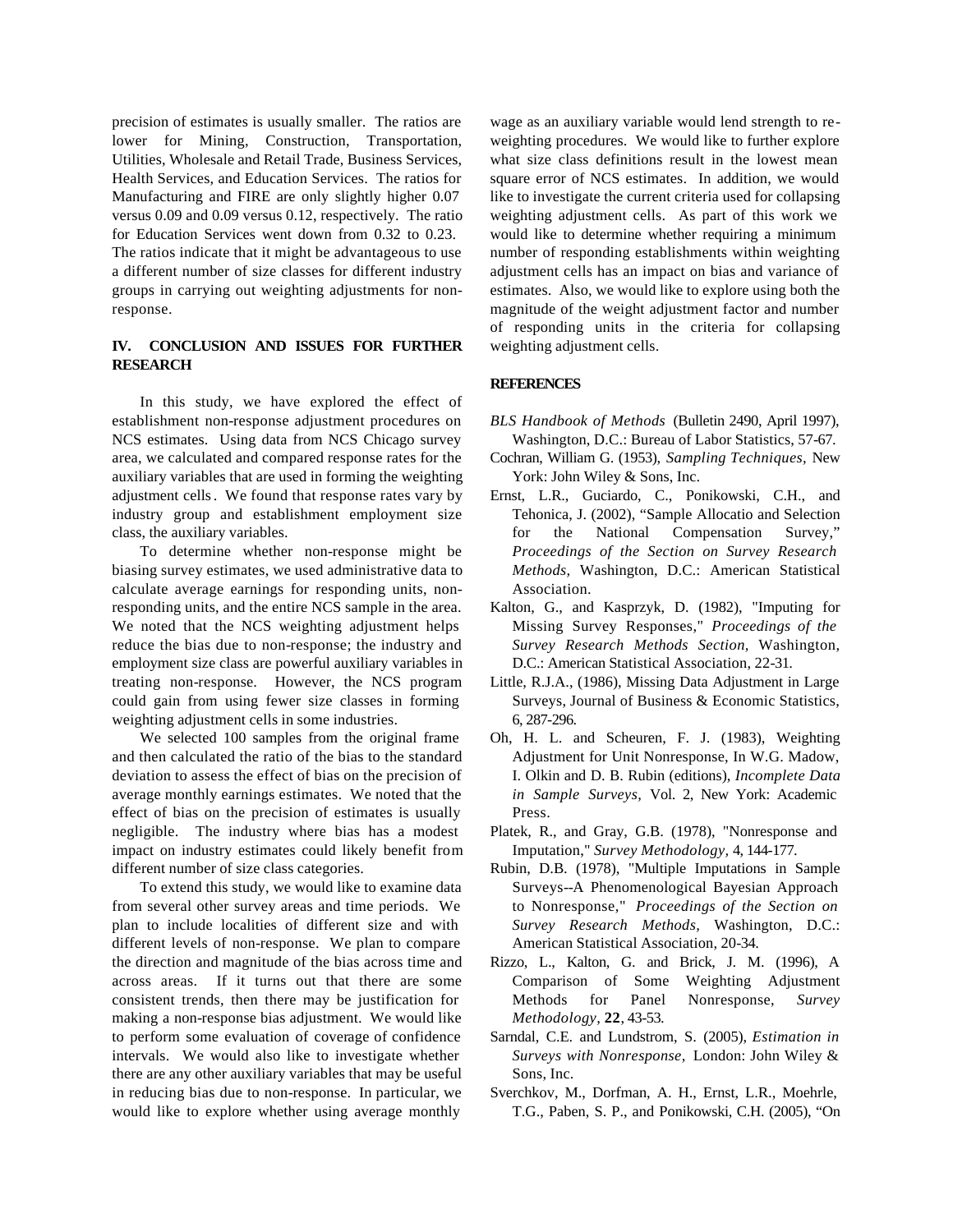Non-response Adjustment via Calibration," *Proceedings of the Section on Survey Research Methods*, Washington, D.C.: American Statistical Association.

Wolter, Kirk M. (1985), *Introduction to Variance Estimation,* New York: Springer-Verlag, Inc.

*Any opinions expressed in this paper are those of the authors and do not constitute policy of the Bureau of Labor Statistics.*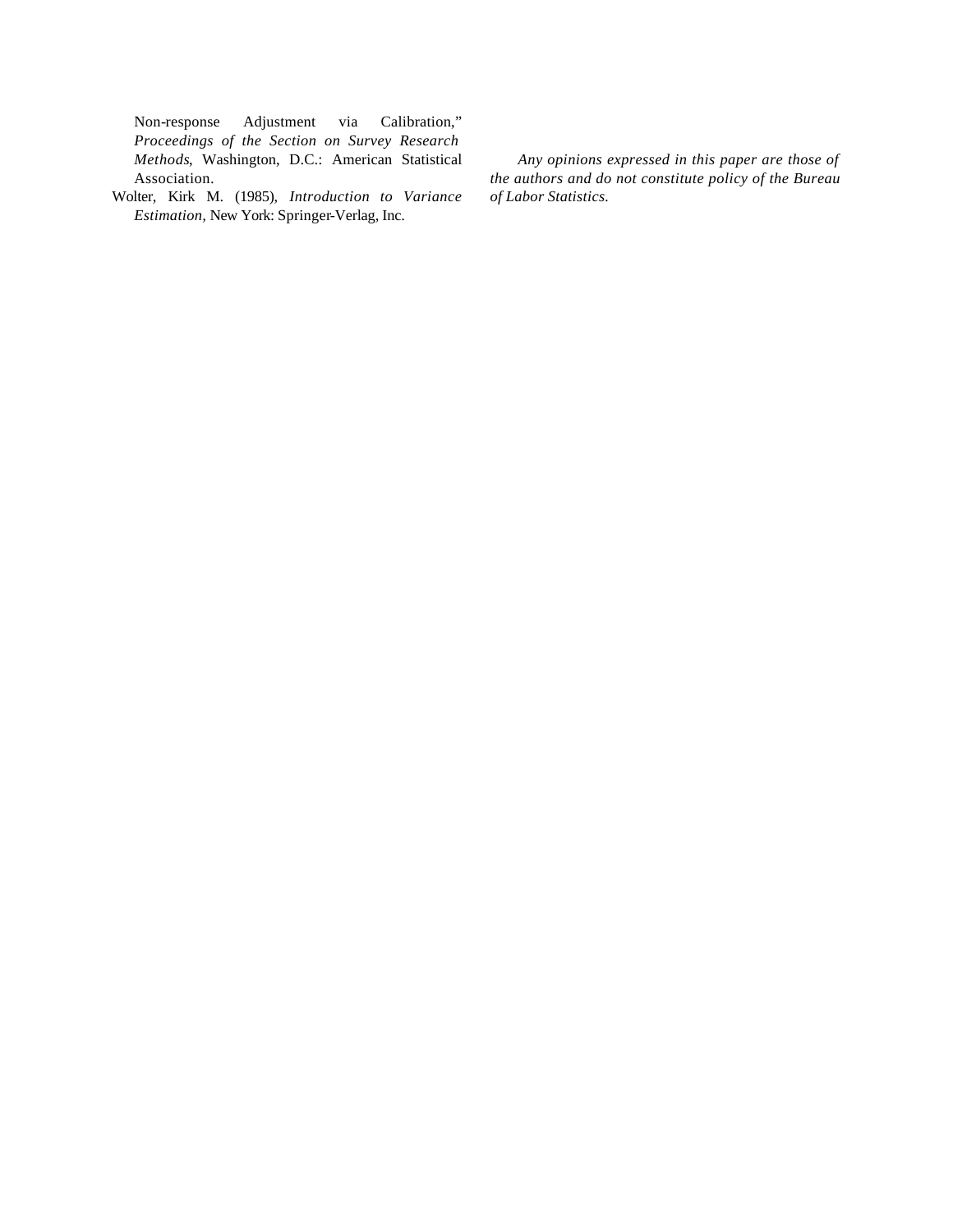| Domain                  | <b>Total Sample</b> | <b>Responding Sample</b><br><b>Without Weights</b><br><b>Adjusted for Non-</b><br>response | <b>Non-Responding</b><br><b>Sample</b> | <b>Responding Sample</b><br>with Weights<br><b>Adjusted for Non-</b><br>response |
|-------------------------|---------------------|--------------------------------------------------------------------------------------------|----------------------------------------|----------------------------------------------------------------------------------|
| Construction/           | \$5,009.94          | \$5,441.59                                                                                 | \$4,440.27                             | \$5,197.06                                                                       |
| <b>Mining</b>           |                     |                                                                                            |                                        |                                                                                  |
| <b>Fire</b>             | \$5,171.23          | \$4,108.36                                                                                 | \$5,591.18                             | \$4,262.07                                                                       |
| <b>Manufacturing</b>    | \$4,193.16          | \$4,079.40                                                                                 | \$4,376.33                             | \$4,060.77                                                                       |
| <b>Services</b>         | \$2,606.35          | \$2,282.65                                                                                 | \$3,163.69                             | \$2,279.32                                                                       |
| <b>TPU</b>              | \$5,322.25          | \$6,227.09                                                                                 | \$4,255.47                             | \$7,214.92                                                                       |
| <b>Wholesale/Retail</b> | \$2,750.03          | \$2,562.55                                                                                 | \$2,894.30                             | \$2,701.75                                                                       |
| <b>Trade</b>            |                     |                                                                                            |                                        |                                                                                  |
| 50-99                   | \$3,250.27          | \$3,076.22                                                                                 | \$3,558.65                             | \$3,644.35                                                                       |
| 100-249                 | \$3,267.87          | \$2,692.19                                                                                 | \$3,727.78                             | \$2,614.15                                                                       |
| 250-999                 | \$3,543.90          | \$3,025.70                                                                                 | \$4,183.19                             | \$3,096.14                                                                       |
| 1000-2499               | \$3,940.40          | \$3,493.42                                                                                 | \$4,493.30                             | \$3,276.69                                                                       |
| 2500 or more            | \$4,683.79          | \$5,573.08                                                                                 | \$3,693.30                             | \$5,785.78                                                                       |
| <b>Total</b>            | \$3,588.22          | \$3,291.21                                                                                 | \$3,934.45                             | \$3,385.88                                                                       |

**Table 2. Average Monthly Earnings for NCS Responding, Non-responding, and Total Sample by Selected Industry and Size Class Domains** 

**Table 3. Average Monthly Earnings and Variances for Total Sample and Estimates of Bias Based on 100 Samples by Industry and Number of Size Classes Used in Weights Adjustment for Non-response** 

| <b>Domain</b>                   | <b>Total</b><br><b>Sample</b> | Variance of<br><b>Total</b><br><b>Sample</b> | <b>Bias of</b><br><b>Responding</b><br><b>Sample</b><br>Without<br>Weights<br><b>Adjusted</b><br>for Non-<br>response | <b>Variance of</b><br><b>Responding</b><br><b>Sample</b> | <b>Bias of</b><br><b>Responding</b><br><b>Sample</b><br>With<br><b>Weights</b><br><b>Adjusted</b><br>for Non-<br>response | Variance of<br><b>Responding</b><br><b>Sample</b><br>With<br>Weights<br><b>Adjusted</b><br>for Non-<br>response |
|---------------------------------|-------------------------------|----------------------------------------------|-----------------------------------------------------------------------------------------------------------------------|----------------------------------------------------------|---------------------------------------------------------------------------------------------------------------------------|-----------------------------------------------------------------------------------------------------------------|
| <b>5 Size Classes</b>           |                               |                                              |                                                                                                                       |                                                          |                                                                                                                           |                                                                                                                 |
| <b>Construction/Mining</b>      | \$5,180.73                    | 453,722                                      | \$1.08                                                                                                                | 974,610                                                  | $-$19.71$                                                                                                                 | 908,627                                                                                                         |
| <b>Manufacturing</b>            | \$5,167.19                    | 105,616                                      | $-$ \$50.05                                                                                                           | 158,501                                                  | $-$ \$29.56                                                                                                               | 197,810                                                                                                         |
| <b>Transportation/Utilities</b> | \$4,507.31                    | 99,327                                       | \$13.22                                                                                                               | 179,829                                                  | $-$ \$60.38                                                                                                               | 191,508                                                                                                         |
| <b>Wholesale/Retail Trade</b>   | \$2,883.67                    | 53,291                                       | $-$ \$5.08                                                                                                            | 104,979                                                  | $-$ \$67.89                                                                                                               | 92,633                                                                                                          |
| <b>FIRE</b>                     | \$9,499.93                    | 2,272,052                                    | $-$ \$292.62                                                                                                          | 3,719,494                                                | \$220.72                                                                                                                  | 6,603,822                                                                                                       |
| <b>Business Services</b>        | \$3,398.98                    | 151,923                                      | \$68.29                                                                                                               | 240,389                                                  | \$41.93                                                                                                                   | 302,329                                                                                                         |
| <b>Health Services</b>          | \$3,072.04                    | 14.402                                       | $-$18.87$                                                                                                             | 18,339                                                   | \$10.71                                                                                                                   | 19,178                                                                                                          |
| <b>Education Services</b>       | \$3,294.37                    | 176,835                                      | $-$114.85$                                                                                                            | 190,276                                                  | $-$140.38$                                                                                                                | 188,517                                                                                                         |
| <b>Total</b>                    | \$4,210.03                    | 31,334                                       | $-$ \$25.33                                                                                                           | 48,394                                                   | $-$ \$3.22                                                                                                                | 76,909                                                                                                          |
| <b>2 Size Classes</b>           |                               |                                              |                                                                                                                       |                                                          |                                                                                                                           |                                                                                                                 |
| <b>Mining/Construction</b>      | \$5,180.73                    | 453,722                                      | \$1.08                                                                                                                | 974,610                                                  | $-$1.60$                                                                                                                  | 990,795                                                                                                         |
| <b>Manufacturing</b>            | \$5,167.19                    | 105,616                                      | $-$ \$50.05                                                                                                           | 158,501                                                  | $-$ \$37.68                                                                                                               | 183,744                                                                                                         |
| <b>Transportation/Utilities</b> | \$4,507.31                    | 99,327                                       | \$13.22                                                                                                               | 179,829                                                  | $-$ \$41.34                                                                                                               | 184,630                                                                                                         |
| <b>Wholesale/Retail Trade</b>   | \$2,883.67                    | 53.291                                       | $-$ \$5.08                                                                                                            | 104,979                                                  | $-$ \$40.92                                                                                                               | 96,839                                                                                                          |
| <b>FIRE</b>                     | \$9,499.93                    | 2,272,052                                    | $-$ \$292.62                                                                                                          | 3,719,494                                                | \$296.85                                                                                                                  | 6,130,439                                                                                                       |
| <b>Business Services</b>        | \$3,398.98                    | 151,923                                      | \$68.29                                                                                                               | 240,389                                                  | \$23.89                                                                                                                   | 279,453                                                                                                         |
| <b>Health Services</b>          | \$3,072.04                    | 14,402                                       | $-$18.87$                                                                                                             | 18,339                                                   | $-$1.01$                                                                                                                  | 20,884                                                                                                          |
| <b>Education Services</b>       | \$3,294.37                    | 176,835                                      | $-$114.85$                                                                                                            | 190,276                                                  | $-$ \$99.63                                                                                                               | 190,076                                                                                                         |